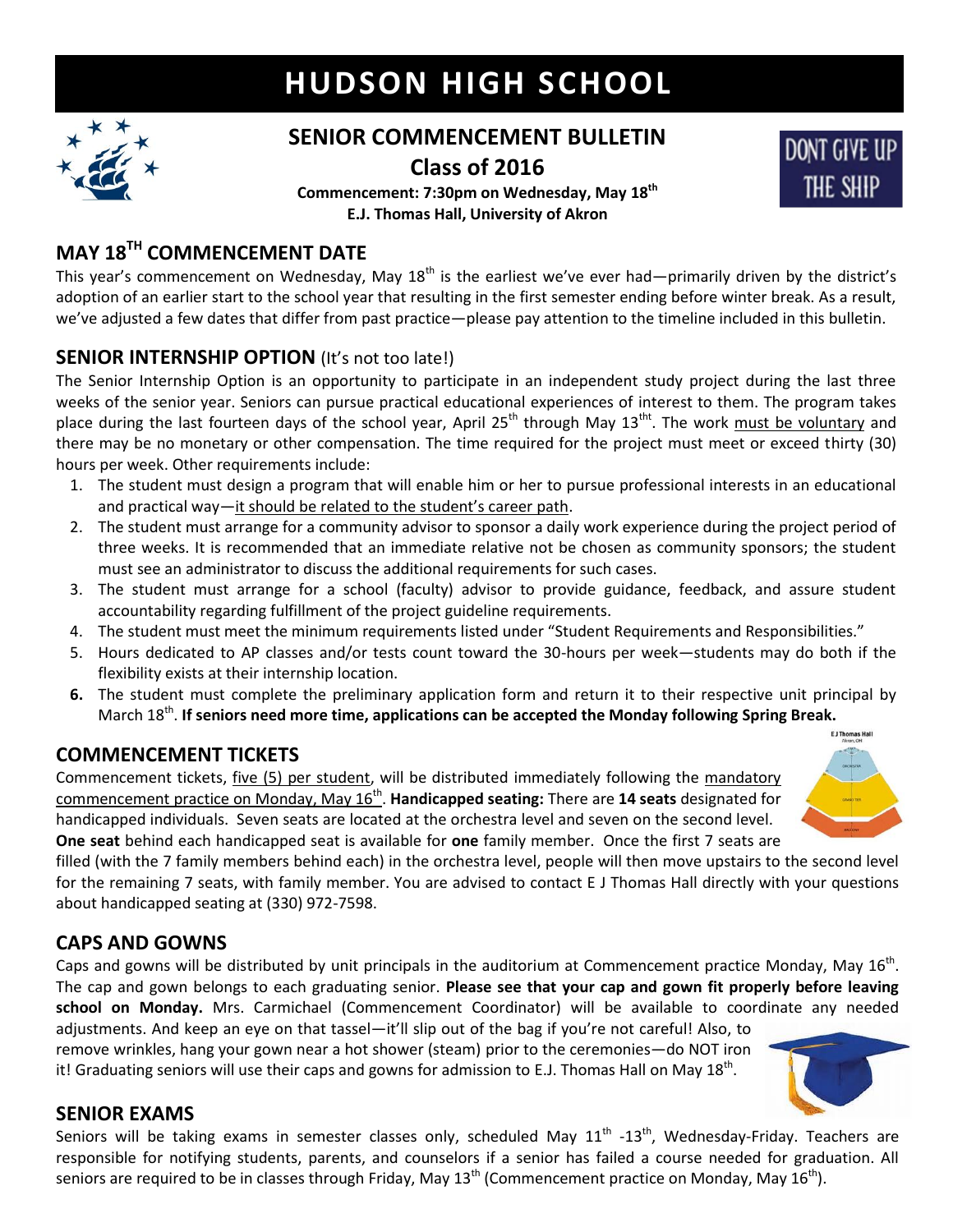#### **COMMENCEMENT DECORUM**

Appropriate, dignified behavior is expected from all in attendance during the commencement exercises**. Every family has the right to share this special time without inappropriate or excessive interruptions from others. Air horns are strictly forbidden!** We hope parents will support us in this belief and encourage each student to act in an acceptable manner. Just a note to the graduating senior—Commencement is a school activity! Diplomas may be held for graduates who violate our Code of Conduct or commencement decorum pending a due process hearing and possible consequences at school the following week—again, commencement is, and remains, a school function! Reminder: E.J. Thomas Hall is a non-smoking facility!

#### **COMMENCEMENT APPAREL**

As determined by Hudson High School tradition, **all graduates will wear navy blue caps and gowns** with white tassles. **Dress shoes** are required. Tennis shoes, flip-flops, hiking/military-style boots, baseball cleats, Crocs, etc. will not be permitted—again, simply wear dress shoes and we won't have to worry about it. Gentlemen should wear dark, fulllength trousers, socks, shirt and tie. **Jeans are not permitted**. Each senior's attire will be checked in the assembly area. **Those not properly dressed will be denied participation.** The tassel is to be worn on the left side of the cap. Again, we recommend that you have your gown steamed prior to participating in the ceremonies.

## **GRADUATION PICTURES**

Hudson Cable TV will produce a DVD of the Graduation Ceremony. Please see the enclosed DVD order form from HCTV

for details. Family members will not be able to approach the stage for individual photographs, but the theatre will be open for a brief time after the ceremony if you wish to take pictures in the lobby or stage area.

## **CELEBRATE 13 YEARS OF EDUCATION!!!**

The High School Library would like to honor all of our 2016 graduates by placing their Kindergarten pictures in our showcase. Please send your child's wallet sized Kindergarten picture to the library with the student's name and phone number on the back of the photo to the High School Library by April 15. Pictures will be returned when students pick up their graduation tickets.

## **TRADITION CONTINUES: CUM LAUDE RECOGNITION**

Hudson High School honors outstanding academic achievement using a Cum Laude tiered-recognition system. Students with over a 4.33 will graduate with highest honors, Summa Cum Laude. 4.0 through 4.33 graduate Magna Cum Laude with great honor. Students with GPAs above 3.67 earn Cum Laude, Latin for "with honor." This recognition reflects our interest to recognize a greater number of academically talented students where students compete against a standard of

excellence versus each other. Our challenge will be to factor in  $8<sup>th</sup>$  semester/final grades in a short window of time to determine those qualified for the Cum Laude medallions. Medallions will be distributed the evening of commencement as seniors check-in.

## **BACCALAUREATE**

The Baccalaureate Ceremony will be held on Tuesday, May  $17<sup>th</sup>$  in the HHS auditorium at 7:00 PM. This is a nondenominational service planned by the Hudson Ministerial Association—**it is NOT a school function.** The service is not mandatory, and graduates do not wear caps and gowns. Please contact individual churches if you have questions as officials of the Hudson High School administration and staff are not involved in the program.

## **SENIORS' LAST DAY OF CLASSES**

Seniors' last full day of classes is **Friday, May 13th** —that's a regular, 10-period day and your attendance in all classes up through this day is expected! <u>On the following Monday, May 16<sup>th</sup>, graduates must arrive to school by 11:00 am</u> and report to the auditorium for Commencement practice. Seniors are **invited to a PTO-sponsored cookout following rehearsal** off the commons at the senior parking lot entrance. Seniors who have participated in the Senior Internship Option will have their symposium scheduled sometime between Friday afternoon, May 13<sup>th</sup> and the morning of Mav  $18<sup>th</sup>$ . We encourage the seniors to stay focused on their academics through the end of the year. Poor choices in school behavior may warrant consequences that impact when a graduate receives his or her diploma.



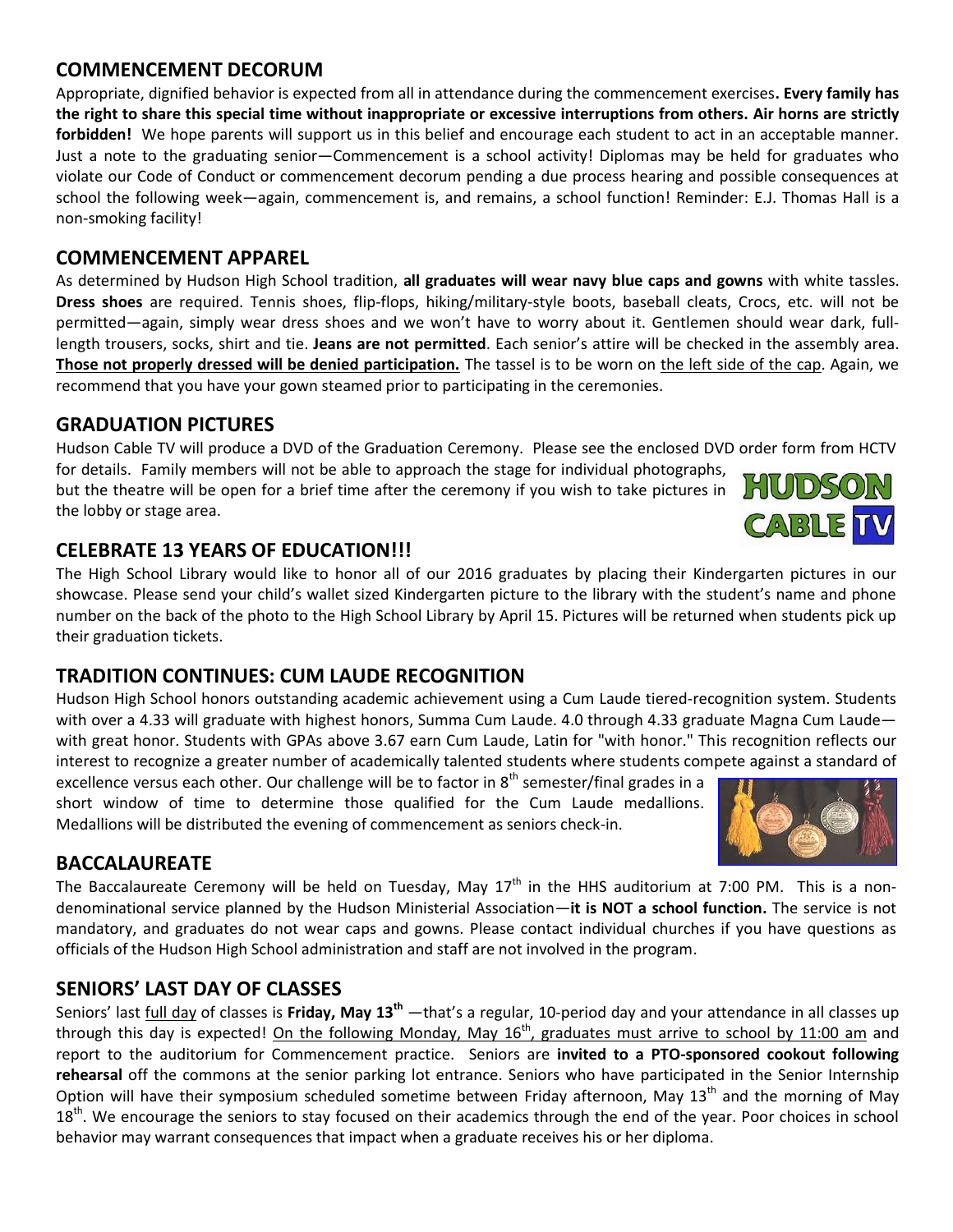#### **CERTIFICATION OF GRADUATION (fines, fees and obligations!)**

Seniors will receive a "Certification for Graduation" from Mrs. Rubin or Mrs. Carmichael (Commencement coordinators) at the April 12<sup>th</sup> Senior Class Meeting. **All items on that checklist must be completed in order to receive their graduation cap, gown and tickets**. The certification list includes the following: earn required 21 credits, pay all school and course fees, Naviance

items (where to send final transcript, senior survey, graduation survey), empty locker, check diploma name spelling and graduation program markings, return all books or pay for them, pay all library fines, and close your lunch account. Log on to MyPaymentsPlus to view any outstanding school fees or food service account deficits. Students should also check with the Media Center for outstanding fines. **All Naviance requirements should be completed by May 1, 2016. All other items including financial obligations should be wrapped up by the end of the school day, Friday, May 13 th if at all possible.** Commencement Tickets are held for Seniors with outstanding financial obligations—after graduation, the diploma is only released after all payments have been made.

#### **COMMENCEMENT REHEARSAL (THE "ONE AND ONLY")**

We only have one commencement practice **(11:00 am on Monday, May 16th )** and attendance is mandatory for participation in graduation exercises on May  $18^{th}$ . Our practice goal is perfection so no one is embarrassed Wednesday evening. **Attendance at the Friday rehearsal is required—IN A SPIRIT OF REDUNDANCY . . . IT'S MANDATORY!** Again, if you don't attend practice, you won't be able to participate on Wednesday! In order to proceed through Graduation Rehearsal, all **students must have a "Certification of Graduation" as described in the paragraph above.** Commencement rehearsal begins at 9:30 a.m. in the auditorium Monday, May 16<sup>th</sup>. **Under no circumstances are seniors to be outside the Commons/Auditorium area—classes remain in session for juniors, sophomores and freshmen.**

Students will be given commencement instructions, announcements and seating locations. We'll conduct a couple of run-throughs that simulate what commencement will be like at EJ Thomas. At the end of the practice, seniors will pick up their caps & gowns, cords, if applicable, and tickets **(only if the senior's financial obligations have been met)**. Seniors are invited to the PTOsponsored cookout following commencement rehearsal; you are then dismissed for the day please don't meander through the halls—classes are still in session!

#### **COMMENCEMENT EXERCISES 2016**

Commencement exercises for the Class of 2016 will be held at EJ Thomas Hall on Wednesday, May 18<sup>th</sup> at 7:30 pm.

**Students are expected to be at EJ Thomas Hall promptly at 6:30 p.m. with their cap and gown**—the cap & gown will serve as your admission ticket. Graduates who arrive late may experience problems parking and gaining entrance to the theatre—it becomes very crowded. Students will be responsible for their own transportation to EJ Thomas on Wednesday. The doors will open to family and friends at 6:15 pm. Again, all seating is general admission. **Please note:** National Merit Finalists and Commended students will meet at 6:30pm by the fountain for a group photo.

#### **DIRECTIONS/PARKING**

The EJ Thomas Performing Arts Hall (198 Hill Street, Akron, OH 44325-0033, 330. 972.7595) is located on the University of Akron campus. **Directions from Hudson**: Route 8 South. Exit Buchtel Avenue/Carroll Street. Turn right onto Buchtel Avenue. Follow Buchtel Avenue until you reach Thomas Hall and the various parking decks and lots located adjacent to the Hall. Those with handicapped guests should park in designated areas of the E. J. Thomas parking deck. From that entrance, those guests will be directed to the nearby handicapped seating areas. Graduates will receive instructions at Rehearsal on Monday, May  $16<sup>th</sup>$  for arrival and line-up information (they should arrive by 6:30 pm—and should plan for rush-hour traffic just in case).